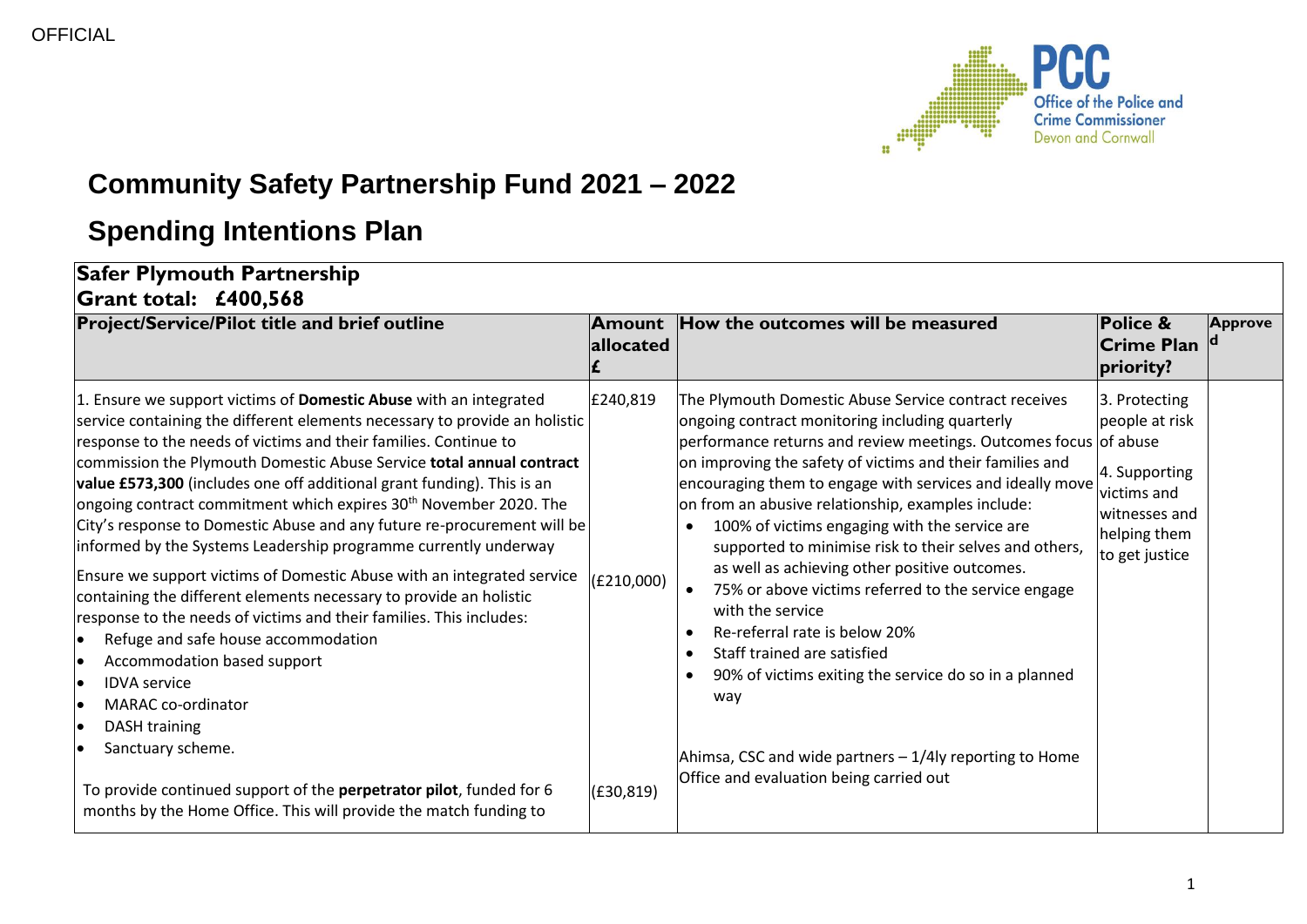

| ensure completion of the evaluated project. This includes the following<br>elements:<br>1fte Ahimsa behaviour change worker based in IOM<br>$\bullet$<br>Children's social care - early help and targeted support<br>intervention<br>Clinical supervision and training<br>$\bullet$<br><b>Bystander local delivery</b><br>$\bullet$                                                                                                                       |         |                                                                                                                                                                                                                                                                                                                                                                                                                                                                                                                                                                                                                                                  |                                                                                                                                                                           |  |
|-----------------------------------------------------------------------------------------------------------------------------------------------------------------------------------------------------------------------------------------------------------------------------------------------------------------------------------------------------------------------------------------------------------------------------------------------------------|---------|--------------------------------------------------------------------------------------------------------------------------------------------------------------------------------------------------------------------------------------------------------------------------------------------------------------------------------------------------------------------------------------------------------------------------------------------------------------------------------------------------------------------------------------------------------------------------------------------------------------------------------------------------|---------------------------------------------------------------------------------------------------------------------------------------------------------------------------|--|
| 2. Ensure that we support victims of sexual violence with access to<br>therapeutic counselling services<br>Continue to commission the adult therapeutic counselling service for<br>victim of sexual assault with the current contract in place until<br>31/03/2020 - to be extended 31/03/2021. Total annual contract value<br>£75,000<br>Additional funding has been attracted for children and young people<br>£44,450 (NHSE) and MoJ historic CSA £40k | £25,000 | The current contract with First Light is subject to ongoing<br>1/4ly contract review meetings. The overall outcome is to<br>ensure that services users are better able to cope with the<br>experience they have had and recover from it.<br>A range of performance indicators are monitored on a<br>quarterly basis which incorporate:<br>Positive responses by service users to a Cope and<br>Recover questionnaire,<br>National SARC data indicators for counselling service<br>user wait times.                                                                                                                                               | 3. Protecting<br>people at risk<br>of abuse<br>4. Supporting<br>victims and<br>witnesses and<br>helping them<br>to get justice                                            |  |
| 3. Ensure access to an alcohol and substance misuse programme that will<br>ensure those at risk of committing crime or being a victim of crime are<br>supported with appropriate treatment. Continue to commission a<br>community drug and alcohol treatment programme as part of the<br>complex needs Alliance which includes the city's homelessness pathways<br>Total annual contract value £1.8m                                                      | £93,575 | As a commissioned service we carry out contract review<br>meetings, monitor performance 1/4ly and utilise the<br>National Diagnostic Outcomes Monitoring Executive<br>Summary (DOMES)* report:<br>Proportion of the treatment population in contact with the<br>criminal justice system compared to national average<br>broken down by Opiate; non-opiate; alcohol; alcohol and<br>non-opiate<br>Successful completions as a proportion of Criminal Justice<br>clients of all in treatment compared to national average<br>Proportion of Criminal Justice clients who successfully<br>completed treatment in the first 6 months of the latest 12 | 2. Preventing<br>and deterring<br>crime<br>3. Protecting<br>people at risk<br>of abuse<br>4. Supporting<br>victims and<br>witnesses and<br>helping them<br>to get justice |  |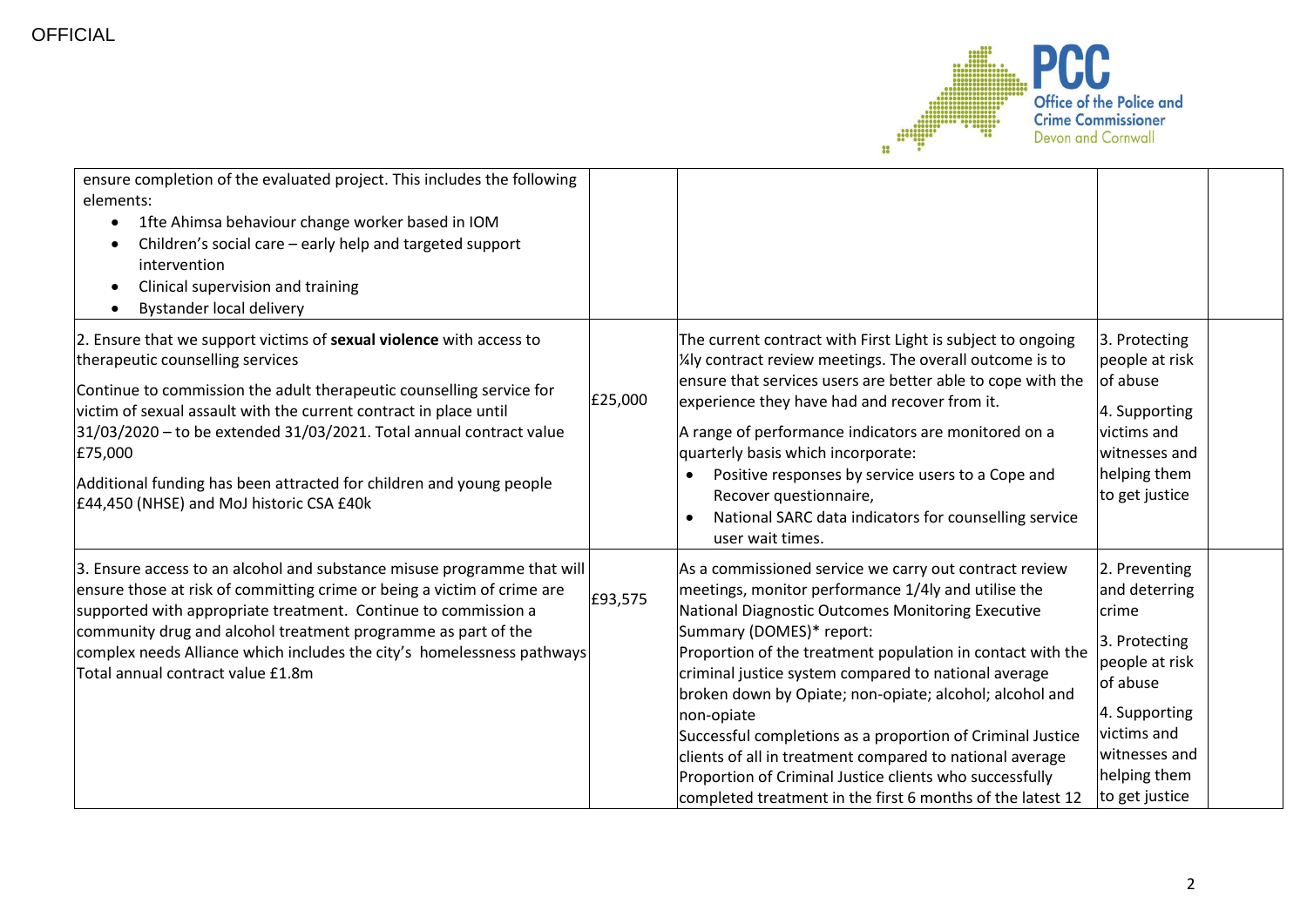

|                                                                                                                                                                                                                                                                                                                                                                                                                                                                                                                                                                                                                                                                                                                                                                                                                                                                                                                                                                                                                                                                                                                  |          | month period and re-presented within 6 months compared<br>to national average.<br>* to be reviewed in line with the Alliance developing system<br>loutcomes                                                                                                                                                                                                                                                                                                                                                                                                                    |                                                                                                                                                                               |  |
|------------------------------------------------------------------------------------------------------------------------------------------------------------------------------------------------------------------------------------------------------------------------------------------------------------------------------------------------------------------------------------------------------------------------------------------------------------------------------------------------------------------------------------------------------------------------------------------------------------------------------------------------------------------------------------------------------------------------------------------------------------------------------------------------------------------------------------------------------------------------------------------------------------------------------------------------------------------------------------------------------------------------------------------------------------------------------------------------------------------|----------|--------------------------------------------------------------------------------------------------------------------------------------------------------------------------------------------------------------------------------------------------------------------------------------------------------------------------------------------------------------------------------------------------------------------------------------------------------------------------------------------------------------------------------------------------------------------------------|-------------------------------------------------------------------------------------------------------------------------------------------------------------------------------|--|
| 4. Our partnership is committed to workforce development and<br>communication around key Safer Plymouth priorities. In particular, this<br>will include embedding the contextual safeguarding approach in<br>Plymouth. We see this taking a number of forms and activities:                                                                                                                                                                                                                                                                                                                                                                                                                                                                                                                                                                                                                                                                                                                                                                                                                                      | £ 26,500 | Each training or other activity will provide an opportunity<br>to measure impact and an evaluation will be requested<br>and likely outcomes will include:<br>Increase in reporting of those themes covered and 2. Preventing<br>feel safe to report<br>Increase in confidence/wellbeing<br>Monitoring - numbers reached at events and/or                                                                                                                                                                                                                                       | 1. Connecting<br>Communities<br>and Policing<br>and deterring<br>crime                                                                                                        |  |
| A. To provide the second part of the previously agreed delivery -<br>Exploitation and substance misuse/alcohol harm<br>1. Develop and collate online resources with schools including e-<br>learning and videos etc to be hosted on POD. This must include<br>a videos on:<br>a. How to access substance misuse support services locally<br>(not only Harbour services)<br>b. Risks related to use of ecstasy<br>2. Work with the 8 schools who did not participate in the pupil<br>support training to offer alternative training sessions for their<br>staff e.g. twilight sessions 3-5pm.<br>3. Develop and provide and offer to all secondary schools. Up to $\frac{1}{2}$<br>day session for each secondary school. This could encompass a<br>session with year 7 and then a session with year 8. Opportunity<br>to integrate input from a specialist substance misuse service and<br>other key partners such as the Police. Half day could also include<br>a staff awareness raising session<br>4. Report on the evaluation of the follow-up pupil support training<br>and the awareness raising sessions. | (E4,000) | website hits/retweets<br>Purpose:<br>1. Pupils have Increased knowledge and<br>understanding of substance misuse issues + rights<br>and responsibilities (rather than focus on effects<br>and risks this should reflect substance misuse<br>experiences of work under taken with young<br>people e.g. why and how people have developed<br>problem use (using to cope) ; how services can be<br>accessed and what happens when you do;<br>concerns about others - what help is available)<br>2. Staff have improved awareness of substance<br>misuse issues and local approach | 3. Protecting<br>people at risk<br>of abuse<br>4. Supporting<br>victims and<br>witnesses and<br>helping them<br>to get justice<br>5. Getting the<br>best out of the<br>police |  |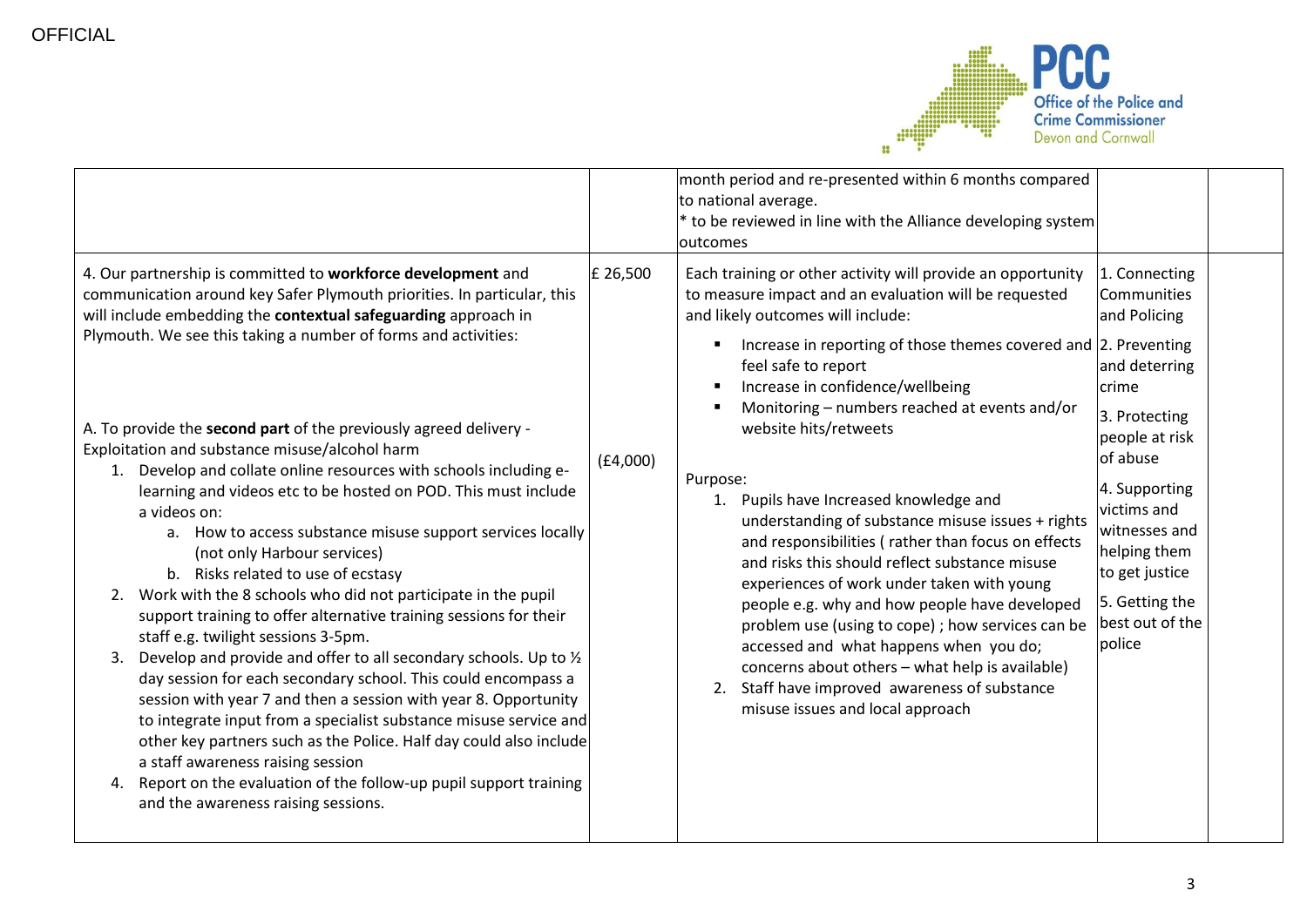

| 5. Expand this offer to cover boarder exploitation To be defined<br>and developed with all theme leads as cross cutting issue hidden<br>harm, SOC networks, vulnerable people                                                                                                                                                                                                                                                                                                                                                                                                                    |          |                                                                                                                                                                                                                                                                                                                                                                                                                                                                      |  |
|--------------------------------------------------------------------------------------------------------------------------------------------------------------------------------------------------------------------------------------------------------------------------------------------------------------------------------------------------------------------------------------------------------------------------------------------------------------------------------------------------------------------------------------------------------------------------------------------------|----------|----------------------------------------------------------------------------------------------------------------------------------------------------------------------------------------------------------------------------------------------------------------------------------------------------------------------------------------------------------------------------------------------------------------------------------------------------------------------|--|
| B. Trauma informed training<br>Safer Plymouth continues to champion and embed trauma informed<br>practice. Over the last 2 years approx. 1000 people have received this<br>training. The course firmly locates trauma informed practice in a<br>community safety and contextual safeguarding exploring key themes<br>such as the impact of childhood adversity on patterns of offending and<br>victimisation. We propose to build capacity in this programme to go<br>further and faster, training an additional 500 staff to meet the identified<br>needs.                                      | (E5,000) | We have developed 2 key documents, firstly an evaluation<br>form for the training attendees which will be used to<br>collate learning outcomes and to support changes to the<br>programme.<br>Trauma Infomed<br>Evaluation Form.docx<br>In addition, a manager information and support pack                                                                                                                                                                          |  |
| C. Lived Experience<br>A key component of our trauma network is to ensure we build an<br>approach that consistently puts lived experience at the centre of our<br>work. We recognise the need to understand best practice on how to<br>work with people with lived experience including the associated risks of<br>exploitation and retraumatisation. What is clear is that in our ambitions<br>to hold this space we must look after this incredibly generous expertise.<br>We will work with this sub group of the network to design and deliver<br>guidance and support for lived experience. | (E4,000) | We will develop a set of outcomes with the network that<br>will help us indicate:<br>People with lived experience feel safe to<br>contribute across Safer Plymouth themes<br>People with lived experience feel safe to report<br>People with lived experience are well<br>People with lived experience report they feel their<br>voice is heard<br>Developing a best practice network and<br>safeguarding practices across the city -<br>opportunities for co-design |  |
| D. WRAP Training                                                                                                                                                                                                                                                                                                                                                                                                                                                                                                                                                                                 | (E3,500) | A minimum of 4 sessions over the year, reaching a<br>minimum of 100 people.                                                                                                                                                                                                                                                                                                                                                                                          |  |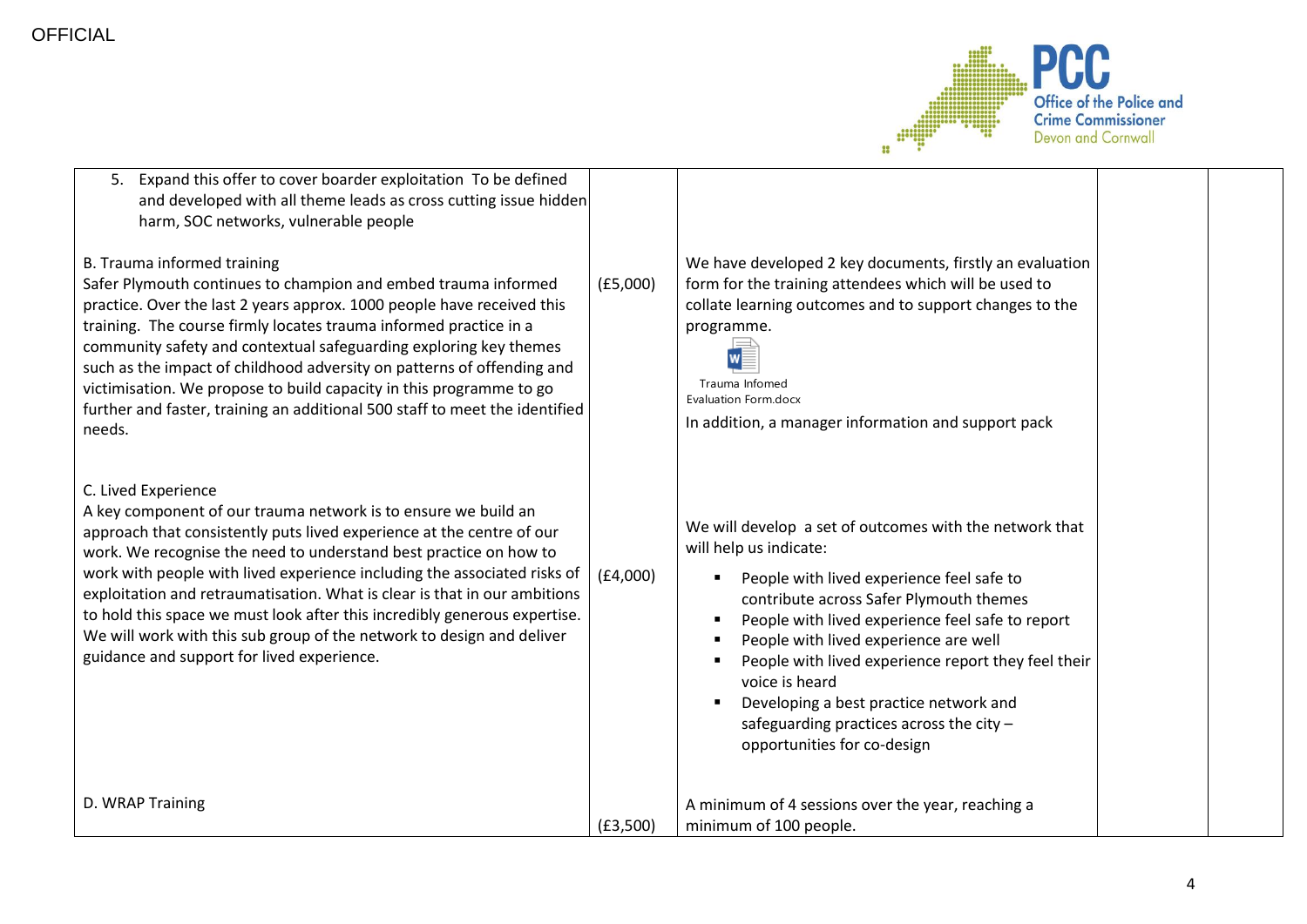

| To continue to raise awareness of the prevent duty and the<br>identification of radicalisation. This will ensure the Home Office<br>'Workshop to Raise Awareness of Prevent' is delivered across the city                                                                                                                                                                                                                                         |           | Learning outcomes and evaluations will be completed at<br>each session for all attendees.<br>The Safer Communities lead for Safer Plymouth will<br>monitor progress.                                                                                                                                                                                                                                                                                                                                                                                                                                                                                                                                                                                                                                                                                                                                                                                                                                                                                                                                                                                                                                                                                                 |
|---------------------------------------------------------------------------------------------------------------------------------------------------------------------------------------------------------------------------------------------------------------------------------------------------------------------------------------------------------------------------------------------------------------------------------------------------|-----------|----------------------------------------------------------------------------------------------------------------------------------------------------------------------------------------------------------------------------------------------------------------------------------------------------------------------------------------------------------------------------------------------------------------------------------------------------------------------------------------------------------------------------------------------------------------------------------------------------------------------------------------------------------------------------------------------------------------------------------------------------------------------------------------------------------------------------------------------------------------------------------------------------------------------------------------------------------------------------------------------------------------------------------------------------------------------------------------------------------------------------------------------------------------------------------------------------------------------------------------------------------------------|
| E. Adolescent Safety Framework roll out and training<br>This will pump prime our capacity to roll out and embed this new<br>framework at pace in the city, support the workforce development plan<br>and connect to our evaluation plan.<br>Learning from this approach will enable us to explore the opportunities<br>for the wider application and interpretation of this framework in the<br>context of adult with multiple and complex needs. | (E10,000) | This work will initially be led by our Children's<br>Safeguarding Partnership in collaboration with Safer<br>Plymouth. The overarching outcomes of the framework:<br>To ensure children and young people are safe within<br>the contexts that influence their lives - home, school,<br>peer group and community and that, in broadening<br>our approach to child protection and safeguarding, we<br>meet the new requirements in Working Together<br>2018.<br>Create strong conduits between strategic, operational<br>and practice levels so that as a City and Local<br>Authority, we have a clear picture of the threats and<br>opportunities for young people in our<br>area, services are coordinated to respond in the most<br>appropriate way and strategic and commissioning<br>decisions reflect the real needs of young people.<br>To improve confidence and knowledge across the<br>partnership so that interventions with young people<br>are earlier, evidence-led, purposeful, collaborative and<br>joined up both with young people themselves, their<br>families, partner agencies and non-traditional<br>safeguarding partners in our communities. This<br>increased effectiveness will result in fewer young<br>people needing statutory services. |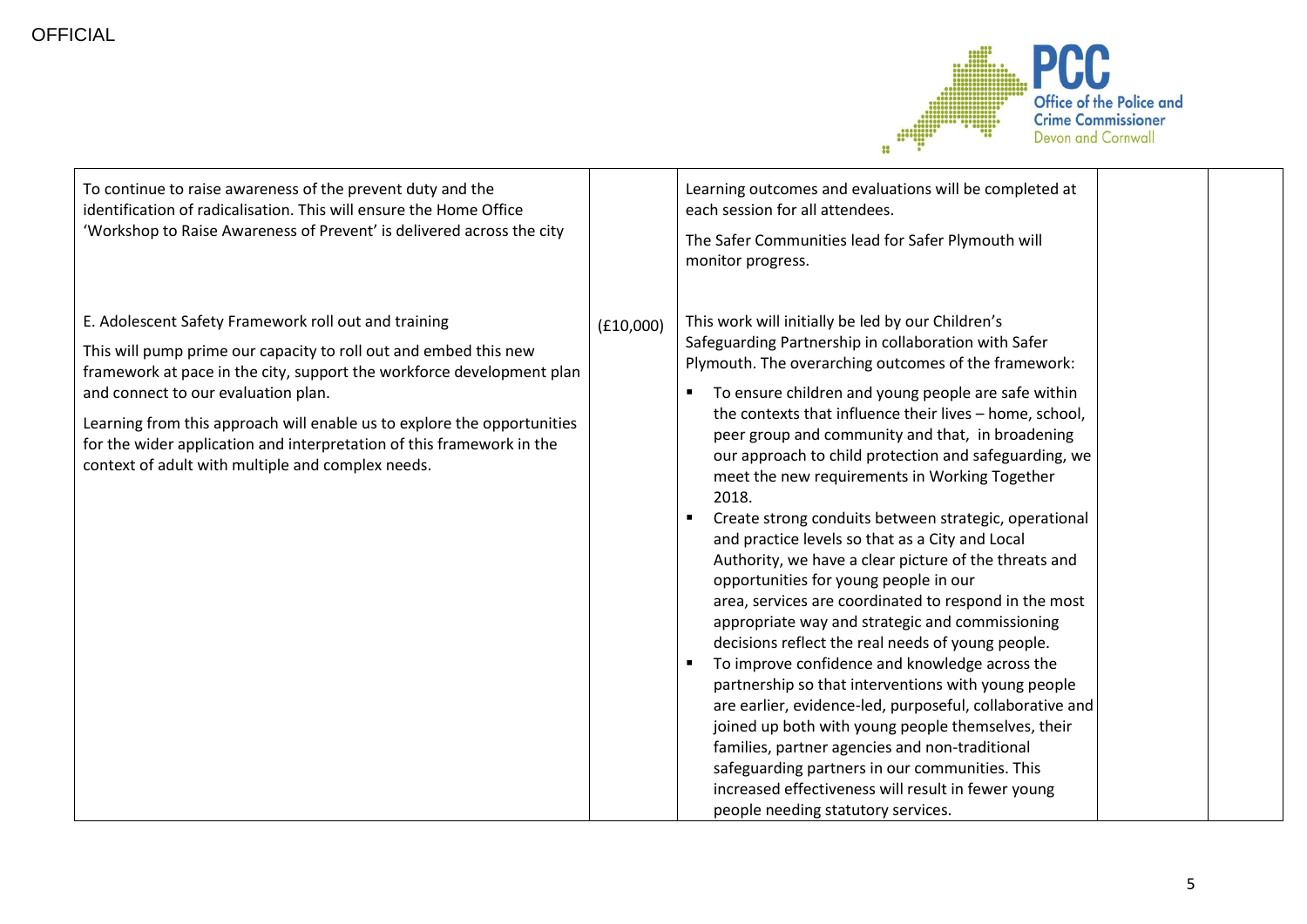

| 5. Reverse mentoring project: 'We are more than that'<br>Following successful codesign with young people and being positively<br>reserve by the Plymouth Police senior management team, the Reverse<br>Mentoring sessions will begin delivery this year with detail and<br>conversation being captured and collated from each session. Following<br>this delivery we will meet with the young people and the involved police<br>representatives one last time in order to get an understanding of what<br>worked and what could/may require further development. It is<br>anticipated that we then will have enough evidence and detail look at<br>how this pilot project can evolve into something tangible and accessible<br>across the city. We have discussed numerous ways in which this work<br>can be further developed and expanded with both the police<br>representatives involved and the young people, included in the final<br>report will be a breakdown of the potential opportunities following the | £10,000 | To provide an opportunity for a stronger foundation<br>for improved responses to cross-boundary challenges<br>and improved safety for children as they naturally<br>move between geographical areas.<br>We are exploring options to progress this work:<br>PCC has a contract in place with an existing provider<br>that would fit or expand on current offer and<br>therefore contract monitoring and KPIs are in place<br>The oversight of the project sits within the Safer<br>Families theme group | 1.<br>Connecting<br>Communities<br>and Policing<br>2. Preventing<br>and<br>deterring<br>crime<br>3. Protecting<br>people at<br>risk of abuse |  |
|---------------------------------------------------------------------------------------------------------------------------------------------------------------------------------------------------------------------------------------------------------------------------------------------------------------------------------------------------------------------------------------------------------------------------------------------------------------------------------------------------------------------------------------------------------------------------------------------------------------------------------------------------------------------------------------------------------------------------------------------------------------------------------------------------------------------------------------------------------------------------------------------------------------------------------------------------------------------------------------------------------------------|---------|--------------------------------------------------------------------------------------------------------------------------------------------------------------------------------------------------------------------------------------------------------------------------------------------------------------------------------------------------------------------------------------------------------------------------------------------------------------------------------------------------------|----------------------------------------------------------------------------------------------------------------------------------------------|--|
| pilot delivery.<br>6. To ensure key analysis such as OCLPs is available for the Safer                                                                                                                                                                                                                                                                                                                                                                                                                                                                                                                                                                                                                                                                                                                                                                                                                                                                                                                               |         | To enable the delivery of key activities that will support                                                                                                                                                                                                                                                                                                                                                                                                                                             | 1. Connecting                                                                                                                                |  |
| Plymouth partnership to assist with evidence based decision making and<br>identifying priorities. Consideration to be given to be given to emerging<br>issues and themes. For 2021/22 we a number of areas to consider<br>Serious violent crime strategy - preparing for the future CSP stat<br>duty - identifying and learning from best practice. Taking a<br>trauma informed approach, ACE aware and public health<br>originated                                                                                                                                                                                                                                                                                                                                                                                                                                                                                                                                                                                 | £4,674  | the community safety outcomes within the Plymouth Plan,<br>a number of outputs will be considered and produced:<br><b>Strategic Crime Assessment</b><br>Responding to key emerging issues/themes via deep<br>dives or physical response such as ASB or low level<br>crime<br>Preparation for serious violent crime responsibilities,<br>including developing links with WHO 'Trauma                                                                                                                    | Communities<br>and Policing<br>2. Preventing<br>and deterring<br>crime                                                                       |  |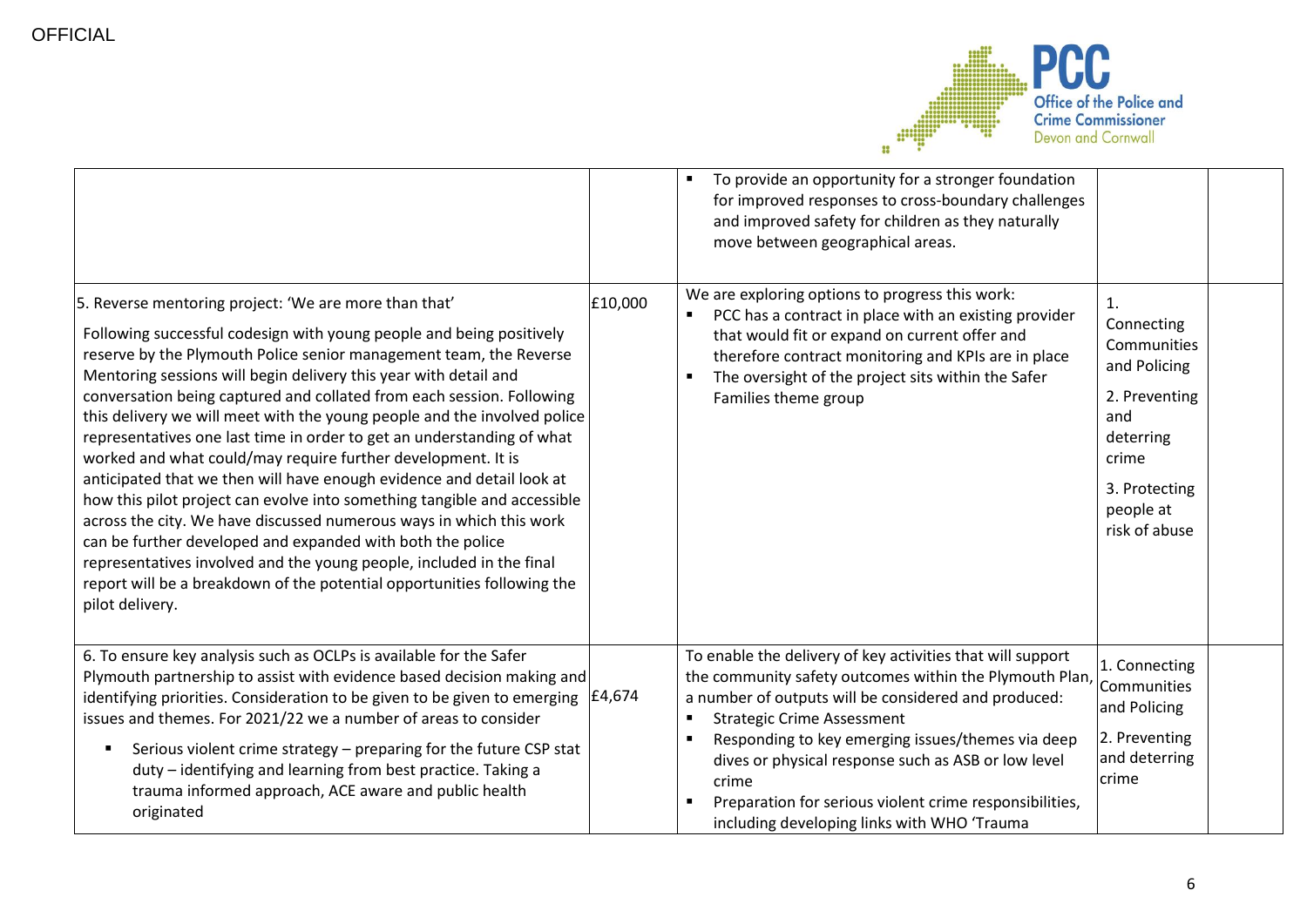

| Elevating the voice of women and girls in our renewed response<br>$\blacksquare$<br>to VAWG<br>Developing a trauma informed, integrated 'learning into<br>٠<br>practice' approach from all our reviews across the Adult/ | Informed Cities' network and liaising with established<br><b>VRUs</b><br>Enhancing our communication reach and visibility. | 3. Protecting<br>people at risk<br>of abuse |  |
|--------------------------------------------------------------------------------------------------------------------------------------------------------------------------------------------------------------------------|----------------------------------------------------------------------------------------------------------------------------|---------------------------------------------|--|
| Children and Community Safety partnership                                                                                                                                                                                |                                                                                                                            | 4. Supporting                               |  |
|                                                                                                                                                                                                                          |                                                                                                                            | victims and                                 |  |
|                                                                                                                                                                                                                          |                                                                                                                            | witnesses and                               |  |
|                                                                                                                                                                                                                          |                                                                                                                            | helping them                                |  |
|                                                                                                                                                                                                                          |                                                                                                                            | to get justice                              |  |
|                                                                                                                                                                                                                          |                                                                                                                            | 5. Getting the                              |  |
|                                                                                                                                                                                                                          |                                                                                                                            | best out of the                             |  |
|                                                                                                                                                                                                                          |                                                                                                                            | police                                      |  |

| <b>Signature</b> |                                                                       |
|------------------|-----------------------------------------------------------------------|
| Name (printed)   | <b>Matt Garrett</b>                                                   |
| <b>Position</b>  | <b>Service Director, Community Connections, Plymouth City Council</b> |
| <b>Date</b>      | 21/05/2021                                                            |

## **Notes:**

- **The Police & Crime Plan Five Priority Areas are:** 
	- **1. Connecting Communities and Policing**